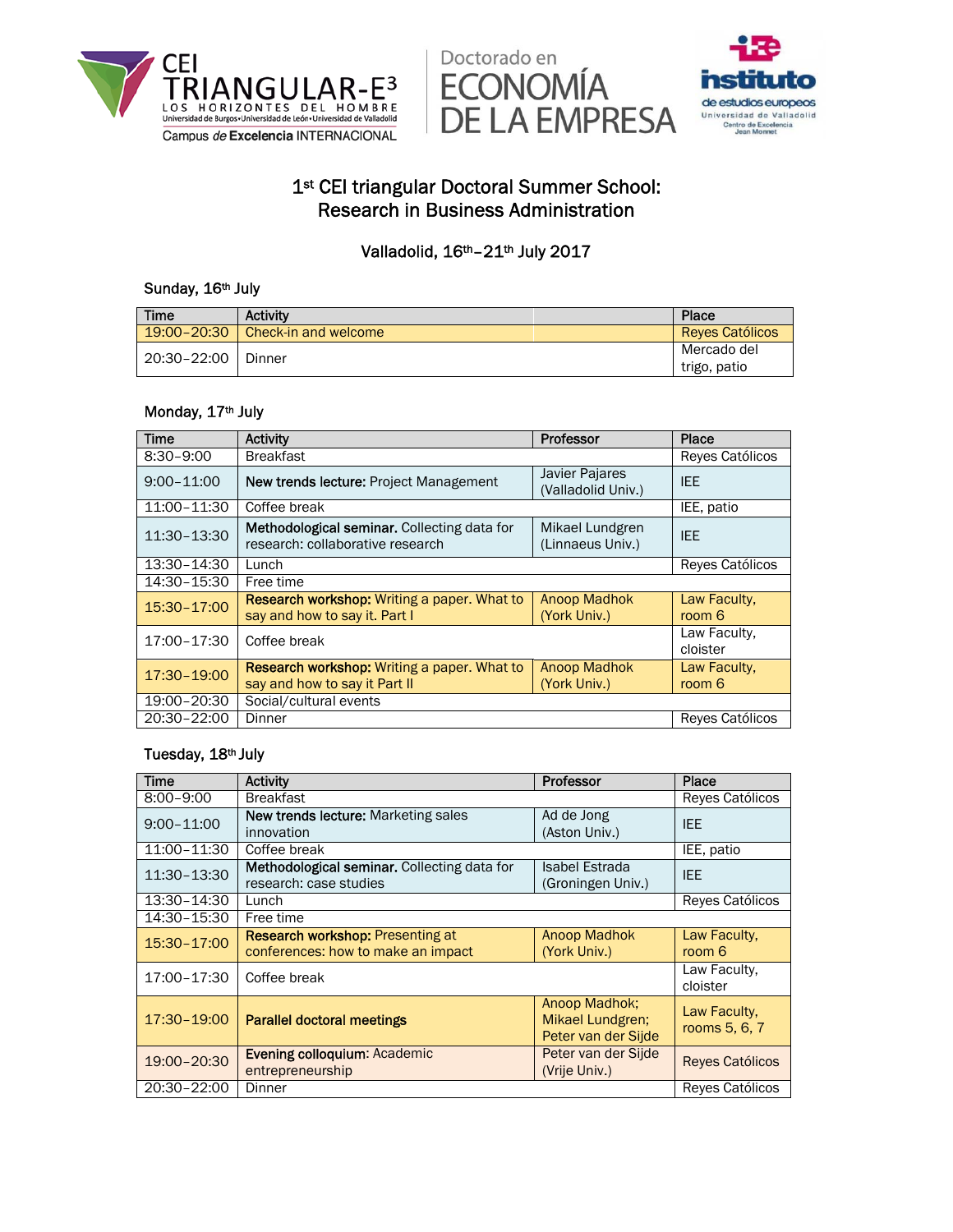





#### Wednesday, 19th July

| <b>Time</b>    | Professor<br><b>Activity</b>                                                                                   |                                    | Place                    |
|----------------|----------------------------------------------------------------------------------------------------------------|------------------------------------|--------------------------|
| $8:00 - 9:00$  | <b>Breakfast</b>                                                                                               |                                    | Reyes Católicos          |
| $9:00 - 11:00$ | New trends lecture: The behavioural-based<br>Juan Delgado<br>(Burgos Univ.)<br>view of the firm                |                                    | <b>IEE</b>               |
| 11:00-11:30    | Coffee break                                                                                                   |                                    | IEE, patio               |
| 11:30-13:30    | Methodological seminar. Collecting data for<br><b>Salvador Ruiz</b><br>research: experiments<br>(Murcia Univ.) |                                    | IEE.                     |
| 13:30-14:30    | Lunch                                                                                                          |                                    | Reves Católicos          |
| 14:30-15:30    | Free time                                                                                                      |                                    |                          |
| 15:30-17:00    | <b>Parallel doctoral meetings</b>                                                                              | Ad de Jong<br><b>Salvador Ruiz</b> | Law Faculty,<br>room 6   |
| 17:00-17:30    | Coffee break                                                                                                   |                                    | Law Faculty.<br>cloister |
| 17:30-19:00    | <b>Research workshop:</b> How to position your<br>Ad de Jong<br>(Aston Univ.)<br>paper                         |                                    | Law Faculty.<br>room 6   |
| 19:00-20:30    | Social/cultural events                                                                                         |                                    |                          |
| 20:30-22:00    | Dinner<br>Reyes Católicos                                                                                      |                                    |                          |

#### Thursday, 20th July

| <b>Time</b>    | Activity                                                                                                               | Professor                       | Place                  |
|----------------|------------------------------------------------------------------------------------------------------------------------|---------------------------------|------------------------|
| $8:00 - 9:00$  | <b>Breakfast</b>                                                                                                       |                                 | Reyes Católicos        |
| $9:00 - 11:00$ | <b>New trends lecture:</b> The institution-based view<br>Elisabet Garrido<br>(Zaragoza Univ.)<br>of management         |                                 | <b>IEE</b>             |
| 11:00-11:30    | Coffee break                                                                                                           |                                 | IEE, patio             |
| 11:30-13:30    | Methodological seminar. Collecting data for<br>Ad de Jong<br>research: how to develop a questionnaire<br>(Aston Univ.) |                                 | IEE                    |
| 13:30-14:30    | Lunch                                                                                                                  |                                 | Reyes Católicos        |
| 14:30-15:30    | Free time                                                                                                              |                                 |                        |
| 15:30-17:00    | <b>Research workshop:</b> Answering the referees'<br>report                                                            | Ad de Jong<br>(Aston Univ.)     | Law Faculty,<br>room 6 |
| 17:00-17:30    | Coffee break                                                                                                           |                                 |                        |
| 17:30-19:00    | <b>Evening colloquium: Editors' point of view</b>                                                                      | Xosé H. Vázquez<br>(Vigo Univ.) | Law Faculty.<br>room 6 |
| 19:00-20:30    | <b>Parallel doctoral meetings</b>                                                                                      | Ad de Jong<br>Ignacio Requejo   | <b>Reves Católicos</b> |
| 20:30-22:00    | Dinner                                                                                                                 |                                 |                        |

### Friday, 21st July

| <b>Time</b>    | <b>Activity</b>                                                               |                                                                      |                        |
|----------------|-------------------------------------------------------------------------------|----------------------------------------------------------------------|------------------------|
| $8:00 - 9:00$  | <b>Breakfast</b>                                                              |                                                                      |                        |
| $9:00 - 11:00$ | Félix López<br>New trends lecture: Corporate governance<br>(Valladolid Univ.) |                                                                      | <b>IFF</b>             |
| 11:00-11:30    | Coffee break                                                                  |                                                                      | IEE, patio             |
| 11:30-13:30    | Methodological seminar. Collecting data for<br>research: panel data           | Laura Cabeza<br>(León Univ.)<br>Ignacio Requejo<br>(Salamanca Univ.) | <b>IFF</b>             |
| 13:30-14:30    | Lunch                                                                         |                                                                      | Reyes Católicos        |
| 14:30-15:00    | <b>Concluding remarks</b>                                                     | Natalia Martin<br>(Valladolid Univ.)                                 | <b>Reyes Católicos</b> |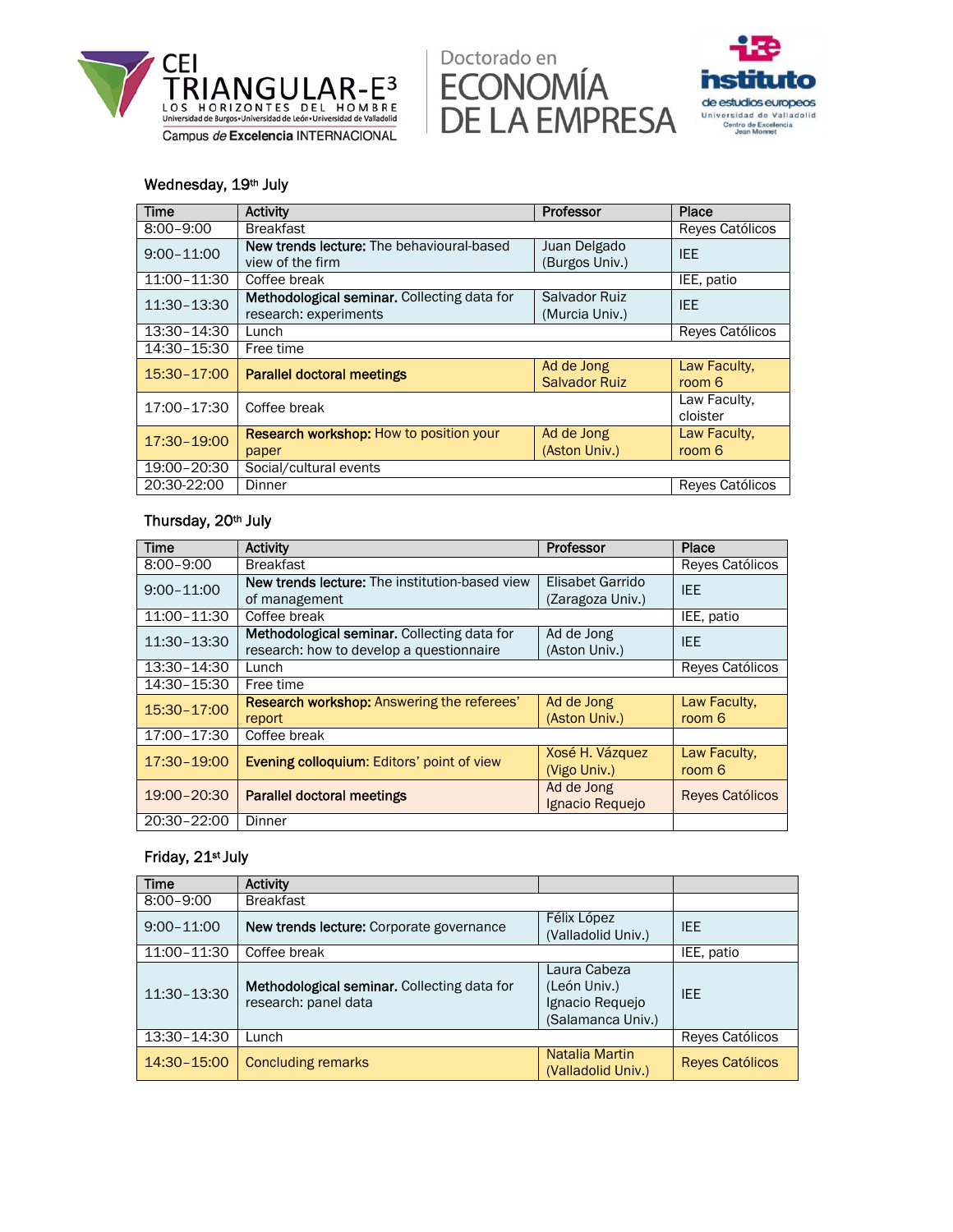

Doctorado en **ECONOMÍA** DE LA EMPRESA Universidad de Valladolld



# Parallel doctoral meetings

Students will have 10 minutes to present their doctoral project and may use Microsoft PowerPoint in support of their presentation. Discussants will have 10/15 minutes to carry out their comments on each project. The remaining time will be dedicated to the debate among students, discussants, and the rest of the audience.

| Session                   | <b>Discussants</b><br>Students presenting their projects |                                                                                                                                                                      |
|---------------------------|----------------------------------------------------------|----------------------------------------------------------------------------------------------------------------------------------------------------------------------|
|                           |                                                          | • "How good is Lean Strartup at helping new sustainable business<br>models succeed?" Alberto Peralta, Univ. de Alcalá                                                |
|                           | Peter van<br>der Sijde                                   | • "Open Innovation in the startup context. A study of cooperation<br>breadth in Spanish Startups", Elena Giménez, Univ. Complutense de<br>Madrid.                    |
|                           |                                                          | • University Business relationships and their impact on the efficiency of<br>the internships, Augusto Cobos, University of Valladolid.                               |
|                           |                                                          |                                                                                                                                                                      |
| Tuesday,<br>17:30-19:00   | Mikael                                                   | • "Product vision concepts applied to evaluate unsolicited proposal of<br>private finance iniciative", Tiago Vieira Caproni, Univ. de Sao Paulo.                     |
|                           | Lundgren                                                 | • "Non-financial reporting regulation: agency, structure and conflict",<br>Mercedes Luque-Vilchez, Univ. de Burgos                                                   |
|                           |                                                          |                                                                                                                                                                      |
|                           | Anoop<br>Madhok                                          | • "Determinants of corporate reputation. The effect of ERM system,<br>audit committee, CSR and culture", Clara Pérez Cornejo, Univ. de Burgos                        |
|                           |                                                          | • "Specific human capital and entrepreneurial intention relationship of<br>university graduate from Salamanca University", Etty Queiroz, University of<br>Salamanca. |
| Wednesday,<br>15:30-17:00 |                                                          | • "Born Globals' substantive capability and export performance: The<br>moderating role of cross-cultural competences", Shuijing Jie, Univ. of<br>Twente              |
|                           | Ad de Jong<br>and<br>Salvador<br>Ruiz                    | • "The effect of eWOM on consumer purchase behavior", Marta Nieto,<br>Univ. de Salamanca                                                                             |
|                           |                                                          | • "Effects of Private Labels Supply on Perception and Purchase of Private<br>Labels and National Brands", Samanta Pérez, Univ. de Salamanca                          |
|                           |                                                          | • "The role of business failure in learning: an analysis from a cognitive<br>emotional approach", Héctor Pérez, Univ. de Valladolid                                  |
| Thursday,<br>19:00-20:30  | Ad de Jong                                               | • "The effects of Corporate Social Responsibility on consumers purchase<br>intention", Lucirene Rangel Lyne, Univ. de Tamaulipas                                     |
|                           |                                                          |                                                                                                                                                                      |
|                           | Ignacio<br>Requejo                                       | • "Stakeholder Orientation and Narrative Disclosure", Cristina Grande,<br>Univ. Carlos III                                                                           |
|                           |                                                          | • "Connection power from Central Enterprise and performance of its<br>listed subsidiaries---evidence from China", Xin Geng, Univ. of Bath.                           |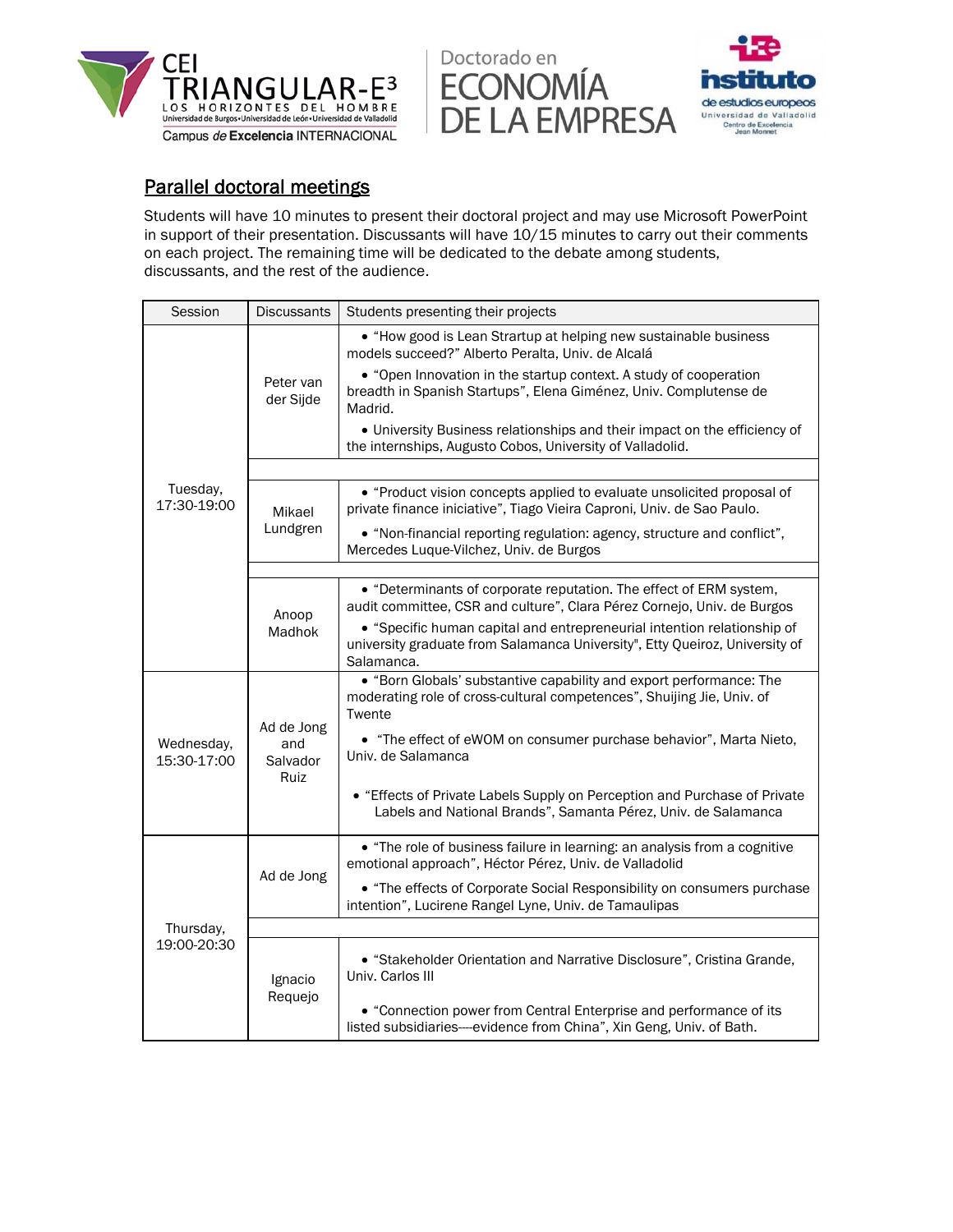





All morning activities will take place in the IEE (Instituto de Estudios Europeos), Plaza de Santa Cruz 5,  $1^{\frac{a}{2}}$  planta. (7 min. walk from the Reyes Católicos Hall of Residence)



Afternoon activities will take place in the **Law Faculty** (rooms 5, 6 and 7), Plaza de la Universidad 1 (6 min. walk from the Reyes Católicos Hall of Residence)



Evening activities will take place in the **Reyes Católicos** Hall of Residence.

Lunch and dinner will be served at the **Reyes Católicos** Hall of Residence.



Sunday dinner will take place on the terrace of the Mercado del Trigo cafeteria (2 min. walk from the Reyes Católicos Hall of Residence)